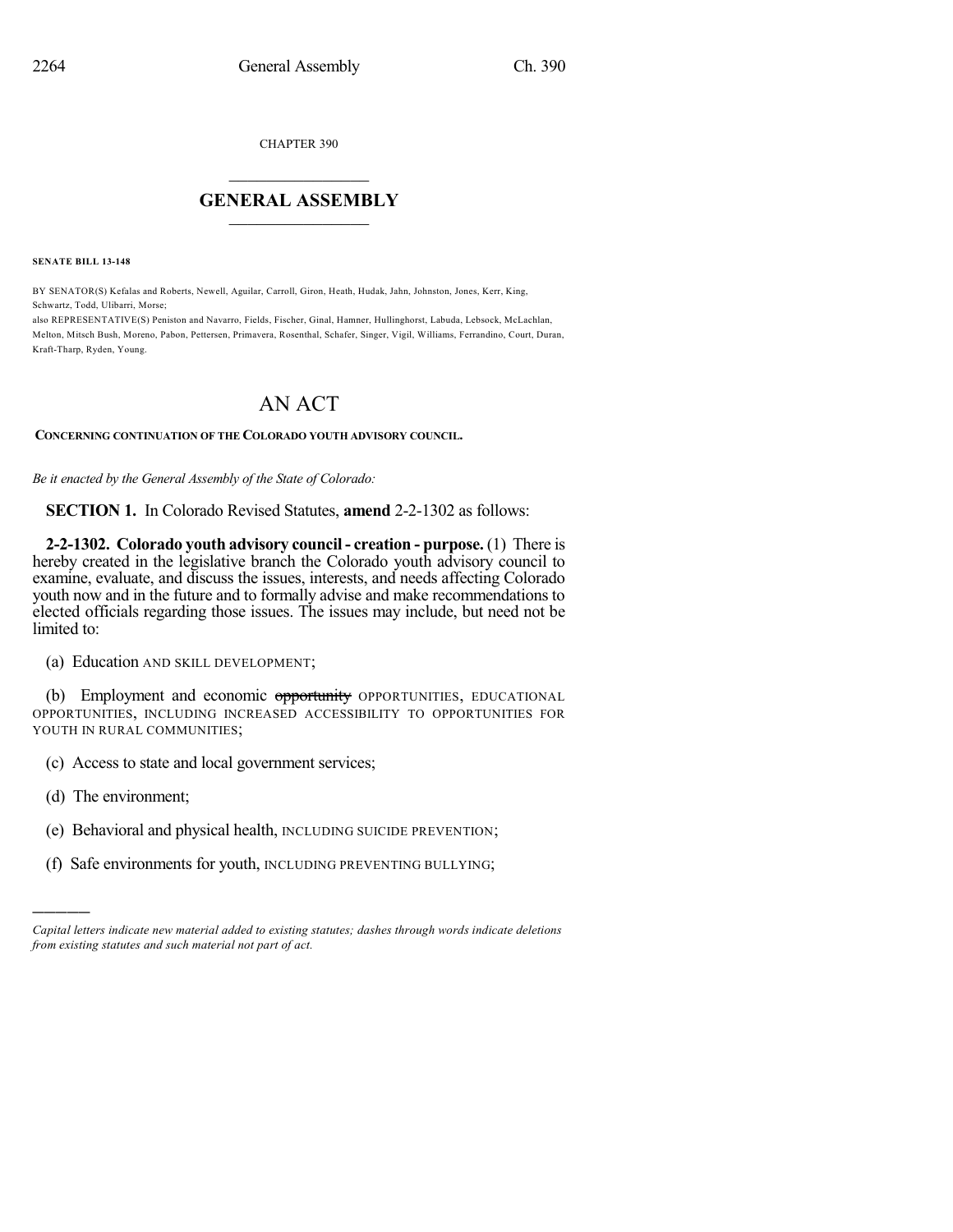(g) Substance abuse; driver's license requirements,

(h) Poverty; and

(i) Increased youth participation in state and local government.

**SECTION 2.** In Colorado Revised Statutes, **amend** 2-2-1303 as follows:

**2-2-1303. Membership - selection - terms.** (1) The council shall consist of forty-four members as follows:

(a) Four nonvoting legislative members, two of whom shall be members of the house of representatives and two of whom shall be members of the senate; and

(b) Thirty-five voting members representing each of the senate districts in the state and five at-large members. THE FIVE AT-LARGE MEMBERS MUST BE SELECTED TO HELP ENSURE DIVERSITY ON THE COUNCIL, WITH AN EXPRESS CONCERN FOR ADEQUATE RURAL REPRESENTATION. Members described in this paragraph (b) shall meet the following qualifications at the time of appointment:

(I) Be at least fourteen years of age but not older than nineteen years of age; and

(II) Be enrolled in and attending a Colorado junior high, middle, or high school, including an on-line OR CHARTER school OR APPROVED FACILITY SCHOOL AS DEFINED IN SECTION 22-2-402, C.R.S.; participating in a nonpublic, home-based educational program; participating in a general equivalency degree program; or have obtained a high school or general equivalency diploma.

(2) (a) Nonlegislative council members shall be appointed as follows:

(I) On or before September 1, 2008, each senator elected to represent a senatorial district in the state shall appoint one nonlegislative council member from his or her district.

(II) On or before September 1, 2008, the speaker of the house of representatives shall appoint the five at-large nonlegislative members. The five at-large members shall be selected to help ensure diversity on the council, with an express concern for adequate rural representation.

(III) (A) On or before September 1, 2009 MAY 31, 2014, and on or before September 1 M<sub>AY</sub> 31 each year thereafter, the council members shall approve subsequent appointments to the council by a majority vote. A youth who meets the criteria set forth in subsection (1) of this section may apply to the council to be considered for participation in the council.

(B) No later than January 1, 2009, The council shall develop UTILIZE an application process to facilitate council appointments, including the content and availability of the application form, additional selection criteria, and an application review process.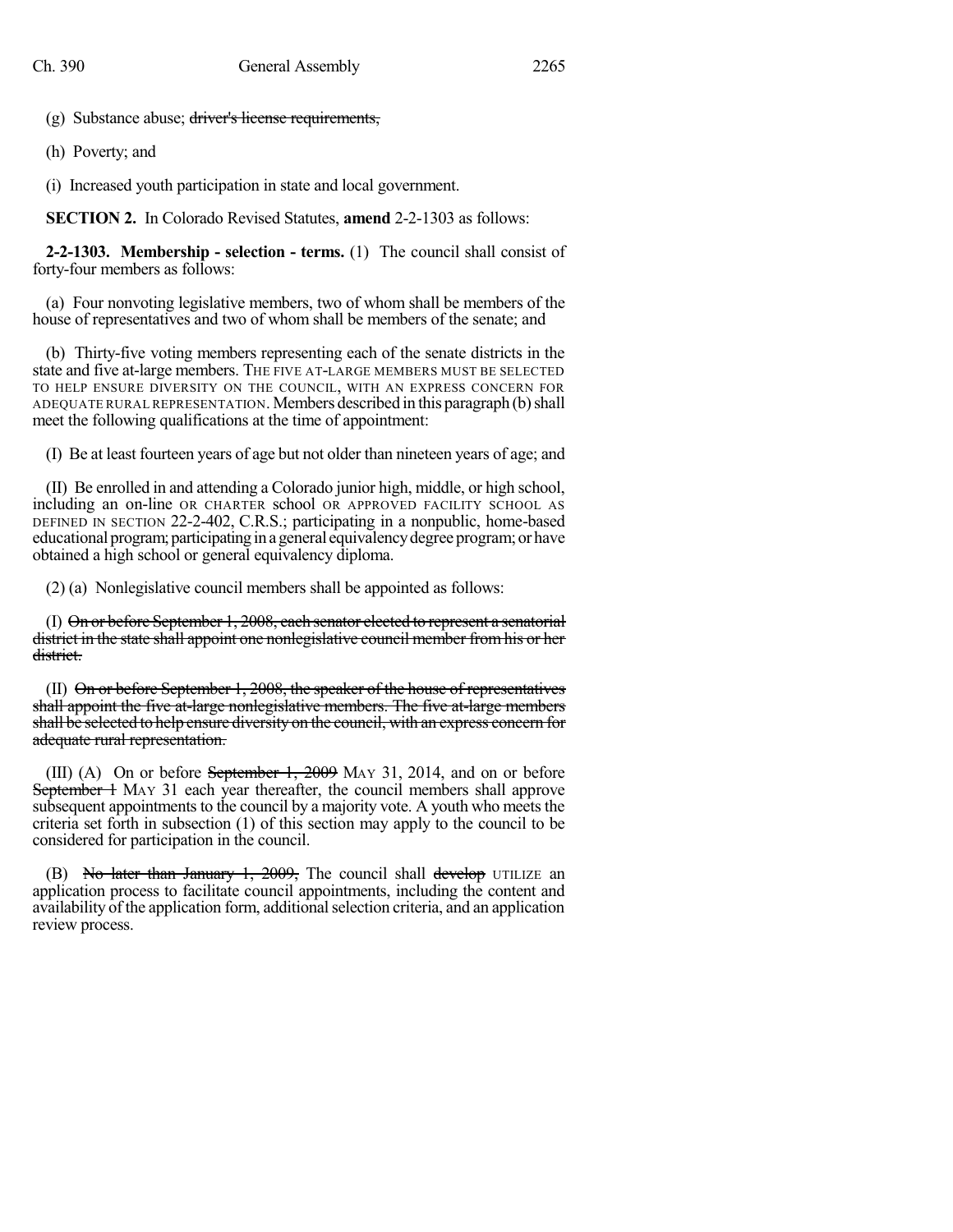(IV) Every effort shall be made to create a council that represents the racial, ethnic, geographic, socioeconomic, cultural, religious, physical, and educational diversity of the YOUTH OF THE state.

(b) Legislative members of the council shall be appointed as follows:

(I) On or before September 1, 2008 DECEMBER 15, 2014, and on or before September 1 DECEMBER 15 every two years thereafter, the speaker and minority leader of the house of representatives shall each appoint one member from the house of representatives; and

(II) On or before September 1, 2008 DECEMBER 15, 2014, and on or before September 1 DECEMBER 15 every two years thereafter, the president and minority leader of the senate shall each appoint one member from the senate.

(3) Except for the members initially appointed, Council members shall serve two-year terms and, if eligible, may be reappointed SELECTED for a subsequent two-year term. One-half of the initial members shall be appointed to one-year terms, and the other half of the initial members shall be appointed to two-year terms. In all cases, every effort shall be made to maintain or expand the diversity of the council.

(4) The council shall elect two co-chairs and two vice-chairs at its first meeting and annually thereafter. One of the co-chairs and one of the vice-chairs shall be legislative members, TO BE ELECTED AT THE FIRST COUNCIL MEETING AFTER DECEMBER 15. The other co-chair and the other vice-chair shall be nonlegislative members, TO BE ELECTED AT THE FIRST MEETING FOLLOWING THE ANNUAL MAY 31 APPOINTMENT OF NEW NONLEGISLATIVE MEMBERS. The co-chairs and vice-chairs shall serve for terms of one year. A vacancy on the council shall be filled through a vote of the members for the remainder of the unexpired term. Vacancies of nonlegislative members on the council shall be filled pursuant to the application process described in subparagraph (III) of paragraph  $\overline{a}$ ) of subsection  $\overline{2}$ ) of this section for biennial appointments. Vacancies of legislative members shall be filled by the appointing authority. Vacancies of nonlegislative members on the council who are not designated as at-large members shall be filled by a youth coming from the same senate district as the departing nonlegislative member.

(5) Subjecttoavailable appropriations, LEGISLATIVE membersofthe councilshall be compensated for attendance at meetings of the council in the same manner as is provided in section 2-2-307 for legislative members attending meetings during the legislative interim. All expenditures incurred by the council shall be approved by the chair of the legislative council and paid for by vouchers and warrants drawn as provided by law from moneys allocated to the legislative council for legislative committees from appropriations made by the general assembly or from the youth advisory council cash fund created in section 2-2-1306.

**SECTION 3.** InColorado Revised Statutes, 2-2-1304, **repeal** (2) (a) asfollows:

**2-2-1304. Duties - meetings - community outreach - designation of organization to accept donations - authority to contract.** (2) (a) The four legislative members shall convene the first meeting of the council on or before October 30, 2008. At the first meeting, the council shall determine the location and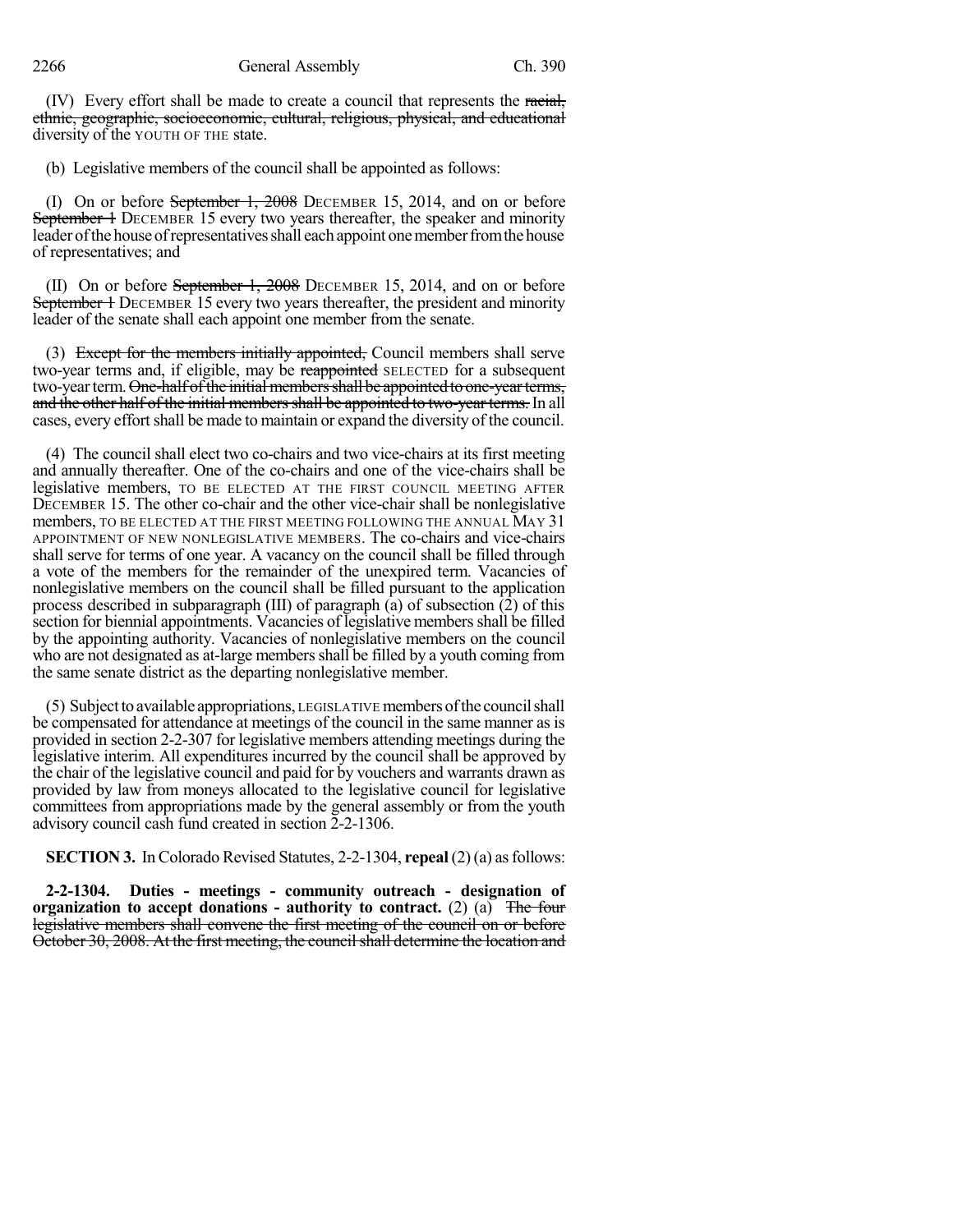time of future meetings, as well as any other procedural issues it deems necessary.

**SECTION 4.** In Colorado Revised Statutes, 2-2-1304, repeal and reenact, with **amendments,** (4) (a) as follows:

**2-2-1304. Duties - meetings - community outreach - designation of organization to accept donations- authority to contract.** (4) (a) ON OR BEFORE SEPTEMBER 1, 2013, AND EVERY THIRD SEPTEMBER 1 THEREAFTER, THE COUNCIL SHALL, IN CONJUNCTION WITH THE DIRECTOR OF THE LEGISLATIVE COUNCIL, USE A REQUEST FOR PROPOSAL PROCESS TO CONTRACT WITH AND DESIGNATE ONE OR MORE NONPROFIT ORGANIZATIONS TO PROVIDE STAFFING AND OPERATIONAL ASSISTANCE AND TO SERVE AS THE CUSTODIAN OF MONEYS DONATED TO THE COUNCIL THROUGH THE DESIGNATED ORGANIZATION. THE DESIGNATED ORGANIZATION SHALL NOT BE THE CUSTODIAN OF ANY MONEYS APPROPRIATED BY THE STATE AND CREDITED TO THE FUND CREATED IN SECTION 2-2-1306. THE DESIGNATED ORGANIZATION IS AUTHORIZED TO EXPEND ANY MONEYS IT RECEIVES AS IS NECESSARY FOR THE OPERATION OF THE COUNCIL AND MAY SOLICIT AND ACCEPT MONETARY AND IN-KIND GIFTS, GRANTS, AND DONATIONS USED TO FURTHER THE COUNCIL'S DUTIES AND RESPONSIBILITIES.ANY SUCH MONEYS DONATED OR AWARDED TO THE DESIGNATED ORGANIZATION FOR THE BENEFIT OF THE COUNCIL ARE NOT SUBJECT TO APPROPRIATION BY THE GENERAL ASSEMBLY.ANY SUCH MONEYS OBTAINED BY THE COUNCIL OR THE DESIGNATED ORGANIZATION AND NOT IN THE FUND THAT ARE UNEXPENDED AND UNENCUMBERED AT THE TIME THE COUNCIL IS DISSOLVED SHALL BE DISTRIBUTED ACCORDING TO APPROPRIATE FEDERAL AND STATE LAWS GOVERNING NONPROFIT ORGANIZATIONS. IF A DIFFERENT NONPROFIT OR PRIVATE ORGANIZATION IS SUBSEQUENTLY DESIGNATED AS THE CUSTODIAN OF DONATED MONEYS IN ACCORDANCE WITH THIS PARAGRAPH (a), ANY MONEYS THAT ARE UNEXPENDED AND UNENCUMBERED AT THE TIME OF THE CHANGE IN DESIGNATION SHALL BE PROMPTLY TRANSFERRED BY THE PREVIOUSLY DESIGNATED ORGANIZATION TO THE NEWLY DESIGNATED ORGANIZATION.

**SECTION 5.** In Colorado Revised Statutes, **amend** 2-2-1305 as follows:

**2-2-1305. Reporting requirements.** On or before January 30, 2009 APRIL 30, 2014, and on or before January 30 APRIL 30 each year thereafter, the council shall make joint reports to legislative committees of the senate and the house of representatives as appropriate. The reportsshall include, at a minimum, a summary of the council's recommendations concerning key issues for youth for the current legislative session and beginning January 30, 2010, a summary of the council's work during the previous legislative session and interim.

**SECTION 6.** In Colorado Revised Statutes, 2-3-1203, **repeal** (3) (z) (V); and **add** (3) (ee) (VI) as follows:

**2-3-1203. Sunset review of advisory committees.** (3) The following dates are the dates for which the statutory authorization for the designated advisory committees is scheduled for repeal:

(z) July 1, 2013:

(V) The Colorado youth advisory council created in section 2-2-1302;